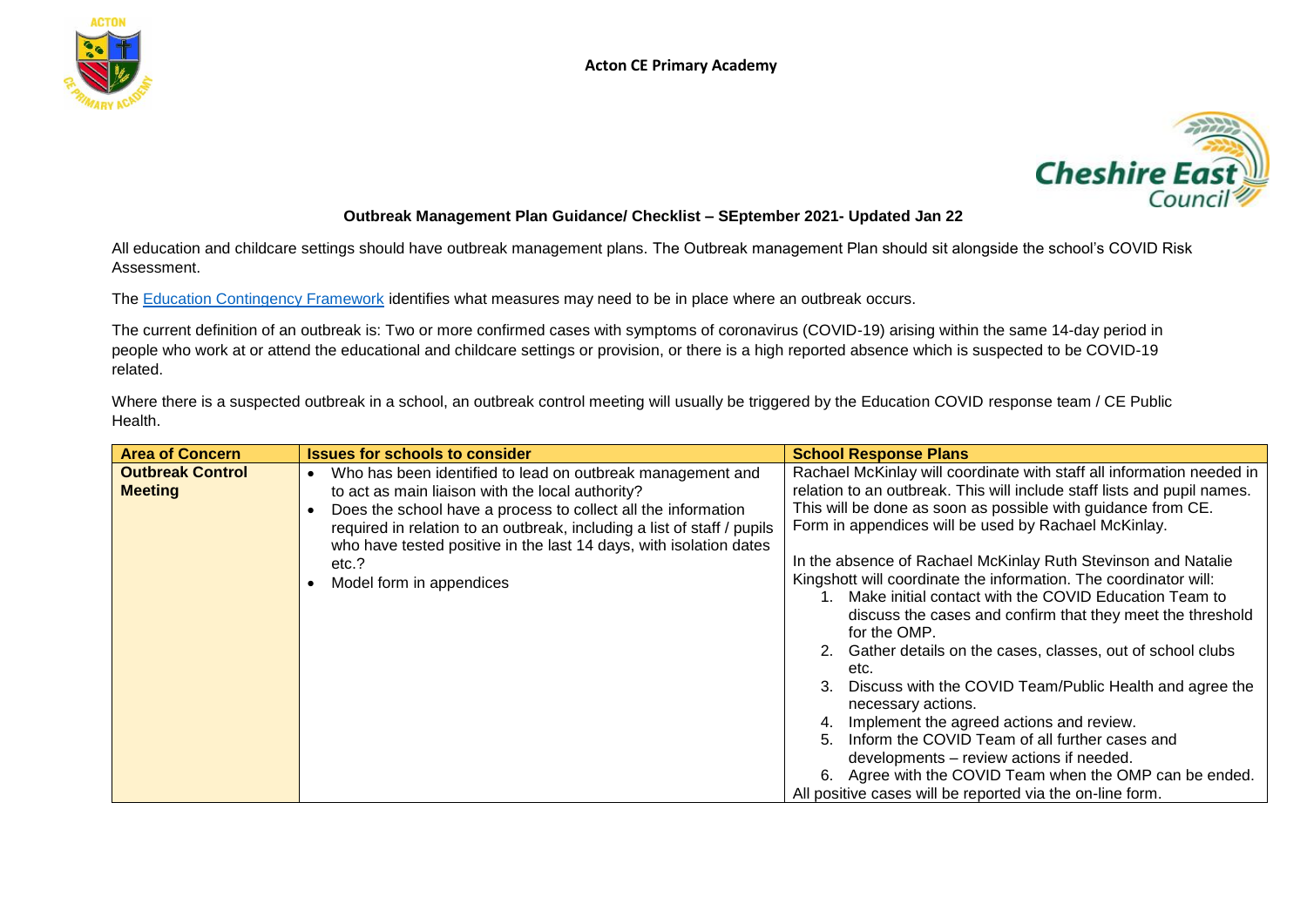

| <b>Remote Learning</b><br>What capacity and plans does the school have for remote<br>learning?<br>What measures need to be put into place to 'switch on' the<br>remote learning offer?<br>How will decisions be made about how to limit the workforce<br>onsite and who are the appropriate staff to work remotely?<br>created.<br><b>Staffing</b><br>What plans are in place if staff test positive and are required to<br>isolate including: | Remote learning policy and procedures in place and staff are aware                                                                                                                                                                                                                                                                                                                                                                                                                                                                                                                                                                                                                                                                                                                                                                                                                                                                                                                                                                                                                                                                                      |
|------------------------------------------------------------------------------------------------------------------------------------------------------------------------------------------------------------------------------------------------------------------------------------------------------------------------------------------------------------------------------------------------------------------------------------------------|---------------------------------------------------------------------------------------------------------------------------------------------------------------------------------------------------------------------------------------------------------------------------------------------------------------------------------------------------------------------------------------------------------------------------------------------------------------------------------------------------------------------------------------------------------------------------------------------------------------------------------------------------------------------------------------------------------------------------------------------------------------------------------------------------------------------------------------------------------------------------------------------------------------------------------------------------------------------------------------------------------------------------------------------------------------------------------------------------------------------------------------------------------|
|                                                                                                                                                                                                                                                                                                                                                                                                                                                | of the procedures. Will revisit procedures in September 21 as a<br>refresher and again in January 22 as a reminder.<br>All classrooms are set up with google classrooms and all staff and<br>pupils are able to use this successfully. New EYFS class from<br>September will be shown how to access classrooms and parents<br>will be provided with information on how to access at home.<br>In the event of children isolating due to covid, children's learning will<br>be placed onto the online platforms. In the event of whole class<br>isolating, the class teacher will provide online learning via the<br>google classroom. If a parent prefers, paper copies of work can be<br>Risk assessments will be in place for vulnerable staff and will be<br>asked to work remotely if this is the guidance provided by the DFE.<br>In the event that school is moved to a lockdown and only vulnerable<br>and key worker children are asked to attend, the school will provide<br>a clear rota which allows staff to manage working remotely and<br>covering bubbles in school. A member of SLT/DSL and first aider<br>will be on the rota each day. |
| Classroom staff<br>Site staff<br>Office staff<br>The Senior Leadership Team<br>What contingencies are in place for staff who are not fully<br>vaccinated<br>How will lessons be covered and prioritised?<br>grounds.<br>How will the site be safety checked?<br>Who will manage a critical incident?<br>Office staff:                                                                                                                          | Teaching staff:<br>SLT will work together to cover the class. (RM and NK). If required,<br>the HLTA will support teaching of the class.<br>If 3 or more teaching staff are isolating at one time- priority will be<br>given to the initial 2 classes isolating. If all 3 staff are off at the<br>same time, all 3 classes will move to remote learning.<br>7 staff are required for the 7 classes to be taught in school.<br>Standby staff: Head teacher, SENCo, HLTA. JG to cover Thursdays<br>Where required supply staff to be brought in. (if available)<br>The site manager will carry out safety checks of the school<br>RMc will manage any critical incident.                                                                                                                                                                                                                                                                                                                                                                                                                                                                                   |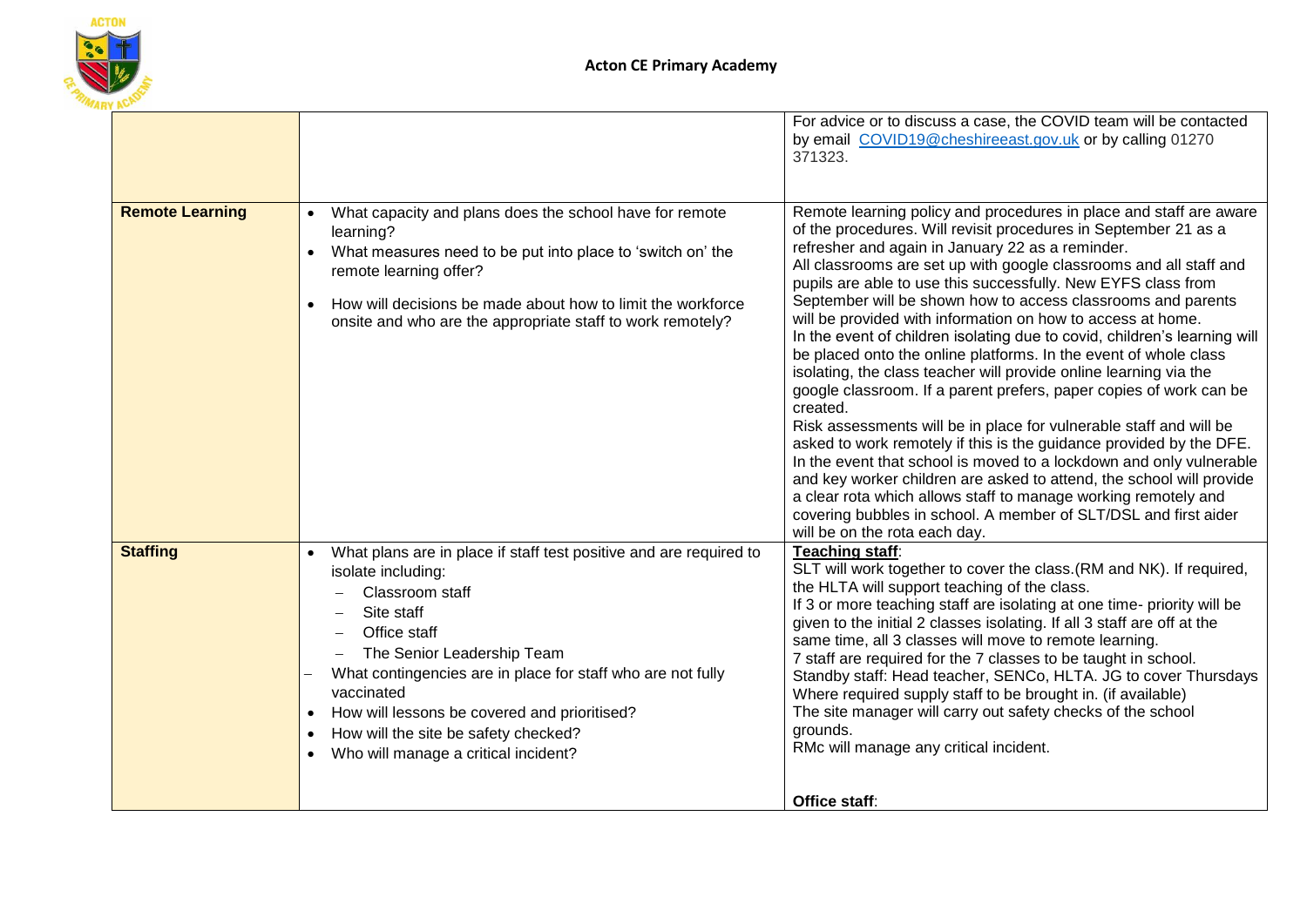

|                                                           | What is the minimum number of staff required on site to ensure<br>the site is safe? (bearing in mind that large groups of pupils will<br>not be routinely sent home.)                                                                                                                                                             | To be covered by SLT (RMc and NK) or Ta's on a rota basis<br><b>SLT</b><br>In the event of the head teacher isolating the next senior teacher<br>(Ruth Stevinson) and SENCo Wed/Thurs) will cover the position. In<br>the event of the SENCo isolating, the head teacher to carry out<br>duties until her return.<br>1 member of teaching staff are required for each class- 7 staff.<br>1 member of staff needed for SLT/site management. SLT may<br>cover classes where needed<br>2 members of mid-day assistants required.<br><b>Site staff</b><br>RMc will carry out site daily checks and health and safety<br>compliance on the return of the site manager. |
|-----------------------------------------------------------|-----------------------------------------------------------------------------------------------------------------------------------------------------------------------------------------------------------------------------------------------------------------------------------------------------------------------------------|-------------------------------------------------------------------------------------------------------------------------------------------------------------------------------------------------------------------------------------------------------------------------------------------------------------------------------------------------------------------------------------------------------------------------------------------------------------------------------------------------------------------------------------------------------------------------------------------------------------------------------------------------------------------|
| <b>Prioritising pupil</b><br>attendance                   | Which year groups will be given priority if the school is required<br>to limit attendance onsite?<br>Are registers available of priority groups i.e. vulnerable children,<br>parents of critical workers?<br>Special Schools / Alternative Provision: How will you seek to<br>resume as close as possible to full-time provision? | Priority will be given to EYFS Year 1 and Year 2 and Yr6 children if<br>for any reason we need to limit attendance.<br>School has a vulnerable children's register, which is updated<br>regularly. These children will be given priority to attend school in the<br>event of limitation.<br>Key worker list is readily available in the office and will be updated<br>in January 22                                                                                                                                                                                                                                                                               |
| <b>On-site testing</b><br>(secondary<br>schools/colleges) | If cases increase what needs to be in place to be able to re-<br>introduce an on-site ATS?<br>Will a scaled down version remain operational for pupils who are<br>unable to test at home?<br>Will the 'Cheshire East Swab Squad' be called on to support<br>with on-site testing, if required?                                    |                                                                                                                                                                                                                                                                                                                                                                                                                                                                                                                                                                                                                                                                   |
| <b>Face Coverings</b>                                     | What will trigger the requirement for face coverings to be worn<br>by staff / pupils in Y 7 and above?<br>In communal areas<br>In classrooms<br>How will face covering requirements be communicated to pupils<br>/ parents / staff?<br>What plans are there to 'warn' pupils and staff that this may be a<br>requirement?         | Staff will wear face coverings in all communal areas and parents<br>will be asked to wear them in the playground.<br>If we have an outbreak in the school, (discussion with CE) We will<br>continue to request face coverings.<br>A letter will be sent to both staff and parents to explain the<br>decisions.<br>Newsletters will be used a tool of communication so parents will be<br>aware this may be the case prior to an outbreak.                                                                                                                                                                                                                         |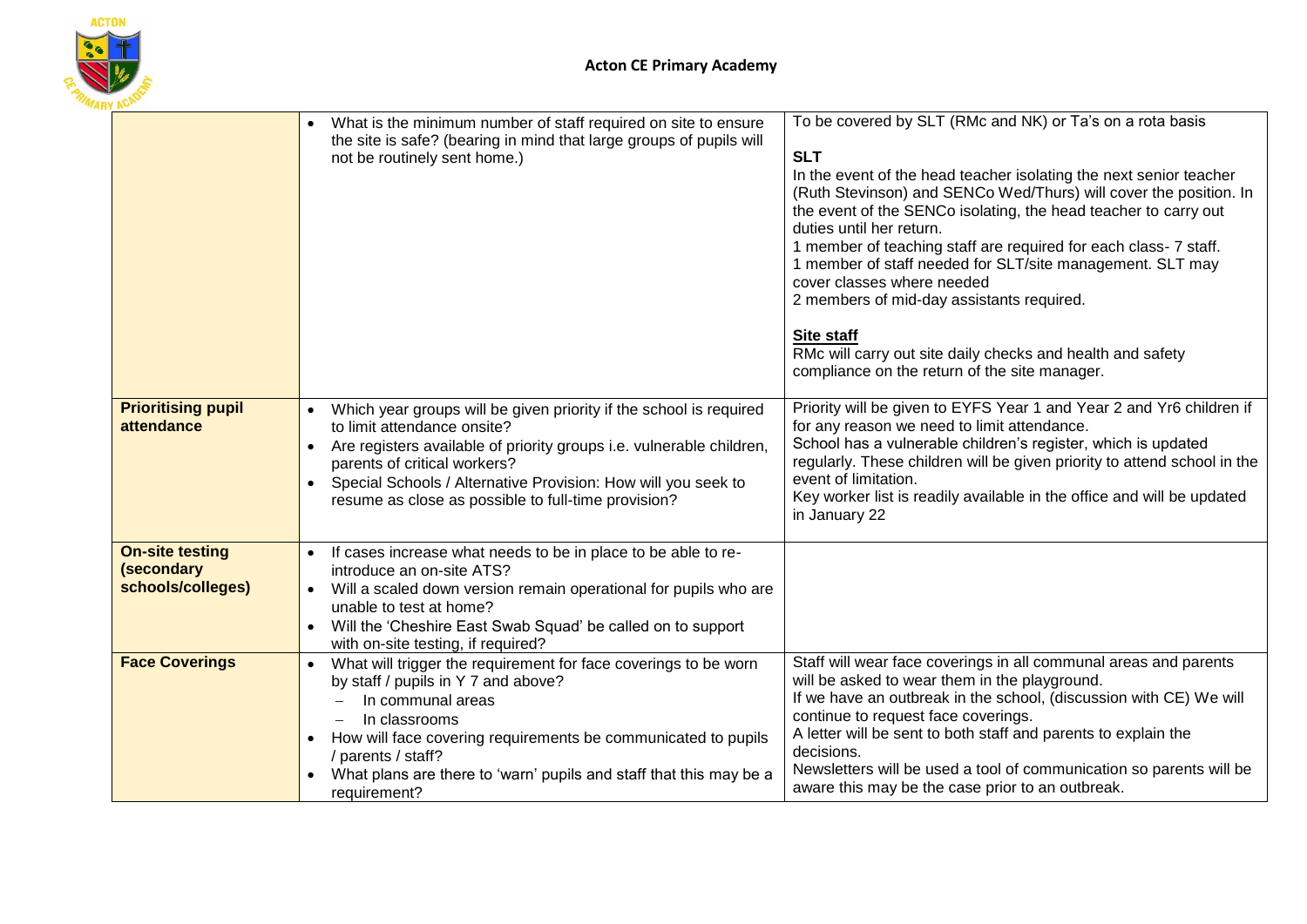

| <b>Shielding</b><br><b>Trips and</b><br><b>Performances</b> | • How many staff/pupils are classed as clinically extremely<br>vulnerable in the school?<br>What measures will be put into place to protect them?<br>$\bullet$<br>How will school accommodate staff/pupils if the clinically<br>extremely vulnerable are required to shield?<br>Has the school included COVID safe measures and a risk<br>assessment where school visits are planned?<br>Is consideration for school and local case rates included in<br>planning for school trips?<br>Is any financial outlay insured against the possibility of having to<br>$\bullet$<br>cancel a school trip due to a local / school outbreak?<br>What plans are in place to monitor local and school case rates<br>$\bullet$<br>before agreeing a performance can go ahead?<br>What COVID safety measures are in place for the performance? | 1 pupil is classed at clinically extremely vulnerable.<br>No staff as clinically extremely vulnerable in school.<br>1 member of staff pregnant-RA produced<br>If required, the pupil will use the google classroom and live<br>sessions to access his learning.<br>All Trips and performances will have adequate covid risk<br>assessments. These will be specific to the event/trip and will be<br>carried out by the Evolve lead, RmC and Class teacher. These will<br>be sent to Evolve prior to event.<br>If local rates begin to increase, this will be considered for school<br>trips and events in and out of the school grounds. RmC will seek<br>support from CE whether the trip or event should take place in the<br>event that local rates are rising.<br>Any financial cost will be insured prior to any event taking place if<br>the trip/event is cancelled due to covid.<br>The head teacher will continue to take regular advice from the local<br>and national guidelines in relation to decision making of events<br>going ahead.<br>In house performances will follow the schools covid risk<br>assessments. These will move to virtual where needed. |
|-------------------------------------------------------------|----------------------------------------------------------------------------------------------------------------------------------------------------------------------------------------------------------------------------------------------------------------------------------------------------------------------------------------------------------------------------------------------------------------------------------------------------------------------------------------------------------------------------------------------------------------------------------------------------------------------------------------------------------------------------------------------------------------------------------------------------------------------------------------------------------------------------------|---------------------------------------------------------------------------------------------------------------------------------------------------------------------------------------------------------------------------------------------------------------------------------------------------------------------------------------------------------------------------------------------------------------------------------------------------------------------------------------------------------------------------------------------------------------------------------------------------------------------------------------------------------------------------------------------------------------------------------------------------------------------------------------------------------------------------------------------------------------------------------------------------------------------------------------------------------------------------------------------------------------------------------------------------------------------------------------------------------------------------------------------------------------------------|
| <b>Communication</b>                                        | If an outbreak occurs in the school, what plans are in place to<br>$\bullet$<br>inform parents quickly?<br>How will press enquiries be dealt with?<br>$\bullet$<br>Does Cheshire East Communication Team need to be involved?<br>Are there other organisations that need to be involved in<br>communication                                                                                                                                                                                                                                                                                                                                                                                                                                                                                                                      | Contact LA/Public Health to discuss.<br>01270 371323 / COVID19@cheshireeast.gov.uk<br>Parents will be informed by the teacher 2 parents app via a text<br>message and followed up by an email/letter via teachers 2 parents.<br>Warn and inform letters sent to the wider school community<br>parents/carers to alert them to cases and request high vigilance<br>Any press enquiries will be discussed with the CEO of the Trust<br>prior to any meeting/discussion.<br>Steve Docking, CEO of the North West Academy Trust will be<br>made aware of all covid procedures and matters from September<br>21.                                                                                                                                                                                                                                                                                                                                                                                                                                                                                                                                                               |
| <b>Safeguarding</b>                                         | If there are concerns about a child during an outbreak, what<br>$\bullet$<br>school measures are in place to keep in touch with them?<br>How will safeguarding be assured during periods of remote<br>$\bullet$<br>learning for vulnerable pupils?                                                                                                                                                                                                                                                                                                                                                                                                                                                                                                                                                                               | Children will be provided with technology if this is an issue for the<br>family so they can access remote learning. Further DFE chrome<br>books in place from November.                                                                                                                                                                                                                                                                                                                                                                                                                                                                                                                                                                                                                                                                                                                                                                                                                                                                                                                                                                                                   |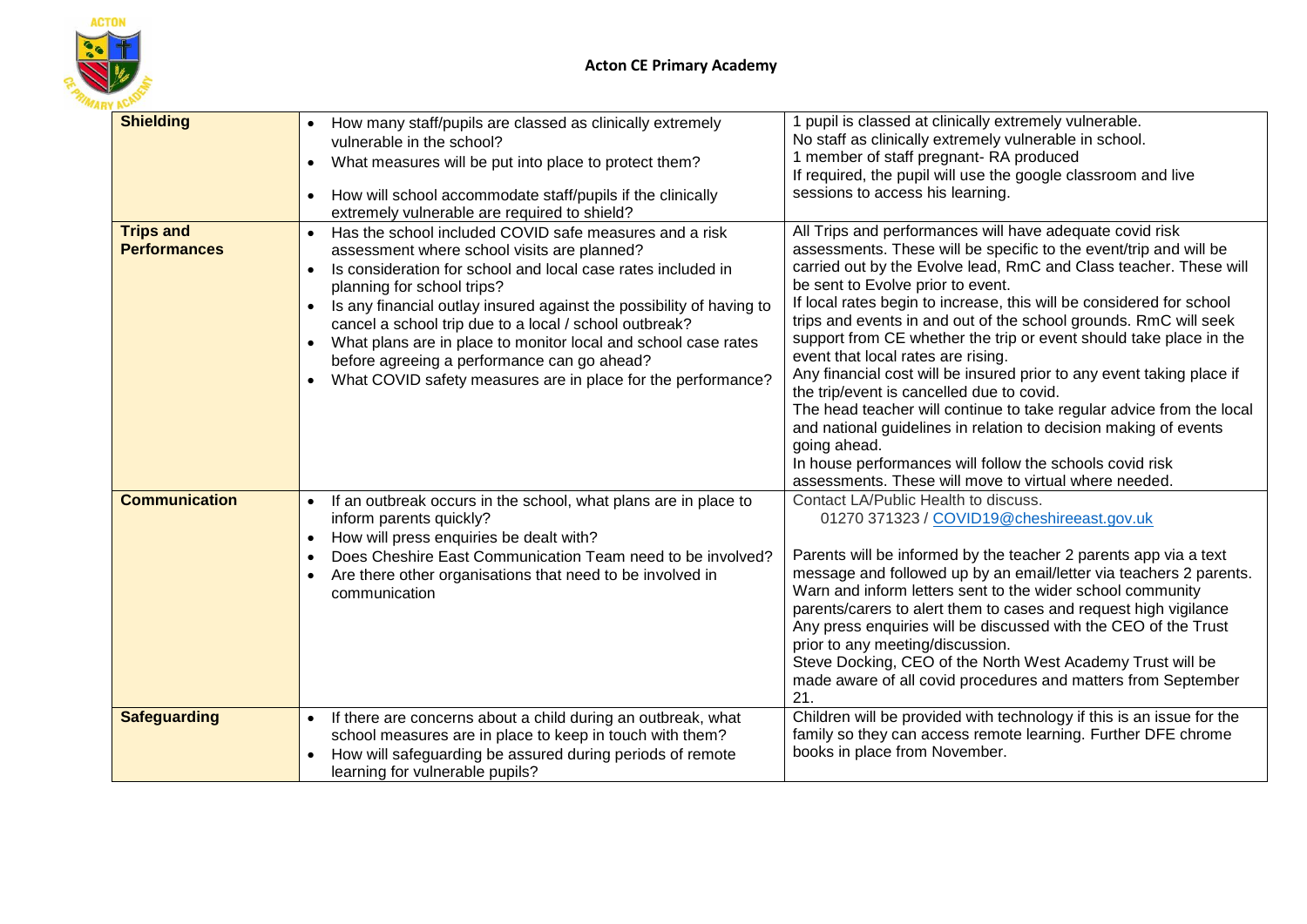

| Who will contact social workers / family support workers if a<br>vulnerable child is isolating? | Well being google classrooms are set up for children if we have any<br>concerns about wellbeing. This is monitor by support and teaching<br>staff.<br>Well being -phone calls will be done weekly by head teacher and<br><b>SENCo</b><br>If further concerns, child will be asked to attend school as a          |
|-------------------------------------------------------------------------------------------------|------------------------------------------------------------------------------------------------------------------------------------------------------------------------------------------------------------------------------------------------------------------------------------------------------------------|
|                                                                                                 | vulnerable child.<br>Safeguarding checks will be made daily by the staff. Any concerns<br>will be highlighted to the head teacher and will be added to CPOMs.<br>Phone calls will be made to any child we have concerns with. If<br>required relevant external agencies will be contacted EG social<br>services. |

| COVID19@cheshireeast.gov.uk<br>01270 371323<br>PHBusinessTeam@cheshireeast.gov.uk<br>0344 225 0562 / 0151 4344819<br>0800 046 8687<br>8am to 6pm Mon-Fri and 10am to 4pm Sat-Sun<br>communications@cheshireeast.gov.uk<br>01270 686577 |                                                               |  |
|----------------------------------------------------------------------------------------------------------------------------------------------------------------------------------------------------------------------------------------|---------------------------------------------------------------|--|
|                                                                                                                                                                                                                                        | <b>Useful Contacts</b>                                        |  |
|                                                                                                                                                                                                                                        | LA Education COVID response team                              |  |
|                                                                                                                                                                                                                                        |                                                               |  |
|                                                                                                                                                                                                                                        | <b>Cheshire East Public Health</b>                            |  |
|                                                                                                                                                                                                                                        | <b>Public Health England Northwest Health Protection team</b> |  |
|                                                                                                                                                                                                                                        | <b>DfE Helpline</b>                                           |  |
|                                                                                                                                                                                                                                        |                                                               |  |
|                                                                                                                                                                                                                                        | <b>Cheshire East Communication Team</b>                       |  |
|                                                                                                                                                                                                                                        |                                                               |  |
| 0300 123 5012 (opt3), Out of Hours 0300123 5022                                                                                                                                                                                        | <b>ChECS</b>                                                  |  |
| earlyyearsandchildcareteam@cheshireeast.gov.uk                                                                                                                                                                                         | <b>Early Years Team</b>                                       |  |
| 01625 374182                                                                                                                                                                                                                           |                                                               |  |
| cheshireeastcatering@cheshireeast.gov.uk                                                                                                                                                                                               | <b>School Meals Service</b>                                   |  |
| 01270 2713663                                                                                                                                                                                                                          |                                                               |  |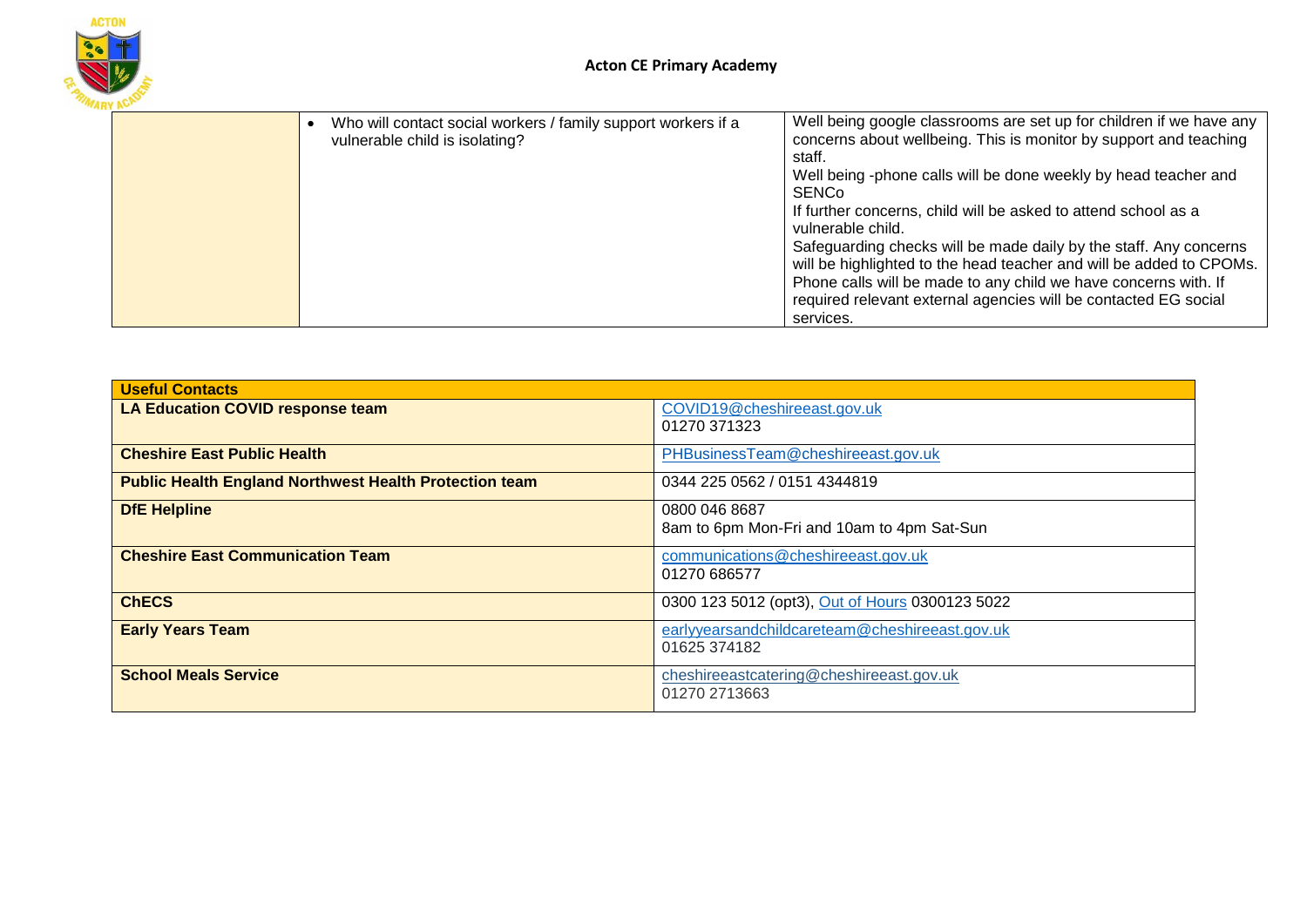

**Acton CE Primary Academy**

| <b>Appendix 1: Outbreak Log</b> |      |             |      |                  |                        |                        |                                    |                |                                          |               |          |                                                                        |
|---------------------------------|------|-------------|------|------------------|------------------------|------------------------|------------------------------------|----------------|------------------------------------------|---------------|----------|------------------------------------------------------------------------|
| Case                            | Name | Pupil/Staff | Year | Date Symptomatic | Positive Test Date LFT | Positive Test Date PCR | <b>Positive PCR Test</b><br>result | Last in School | Anticipated end<br>date/Return to school | Date of Birth | Postcode | siblings, number of<br>people isolated as a<br>Comments e.g.<br>result |
|                                 |      |             |      |                  |                        |                        |                                    |                |                                          |               |          |                                                                        |
|                                 |      |             |      |                  |                        |                        |                                    |                |                                          |               |          |                                                                        |
|                                 |      |             |      |                  |                        |                        |                                    |                |                                          |               |          |                                                                        |
|                                 |      |             |      |                  |                        |                        |                                    |                |                                          |               |          |                                                                        |
|                                 |      |             |      |                  |                        |                        |                                    |                |                                          |               |          |                                                                        |
|                                 |      |             |      |                  |                        |                        |                                    |                |                                          |               |          |                                                                        |
|                                 |      |             |      |                  |                        |                        |                                    |                |                                          |               |          |                                                                        |
|                                 |      |             |      |                  |                        |                        |                                    |                |                                          |               |          |                                                                        |
|                                 |      |             |      |                  |                        |                        |                                    |                |                                          |               |          |                                                                        |
|                                 |      |             |      |                  |                        |                        |                                    |                |                                          |               |          |                                                                        |
|                                 |      |             |      |                  |                        |                        |                                    |                |                                          |               |          |                                                                        |
|                                 |      |             |      |                  |                        |                        |                                    |                |                                          |               |          |                                                                        |
|                                 |      |             |      |                  |                        |                        |                                    |                |                                          |               |          |                                                                        |
|                                 |      |             |      |                  |                        |                        |                                    |                |                                          |               |          |                                                                        |
|                                 |      |             |      |                  |                        |                        |                                    |                |                                          |               |          |                                                                        |
|                                 |      |             |      |                  |                        |                        |                                    |                |                                          |               |          |                                                                        |
|                                 |      |             |      |                  |                        |                        |                                    |                |                                          |               |          |                                                                        |
|                                 |      |             |      |                  |                        |                        |                                    |                |                                          |               |          |                                                                        |